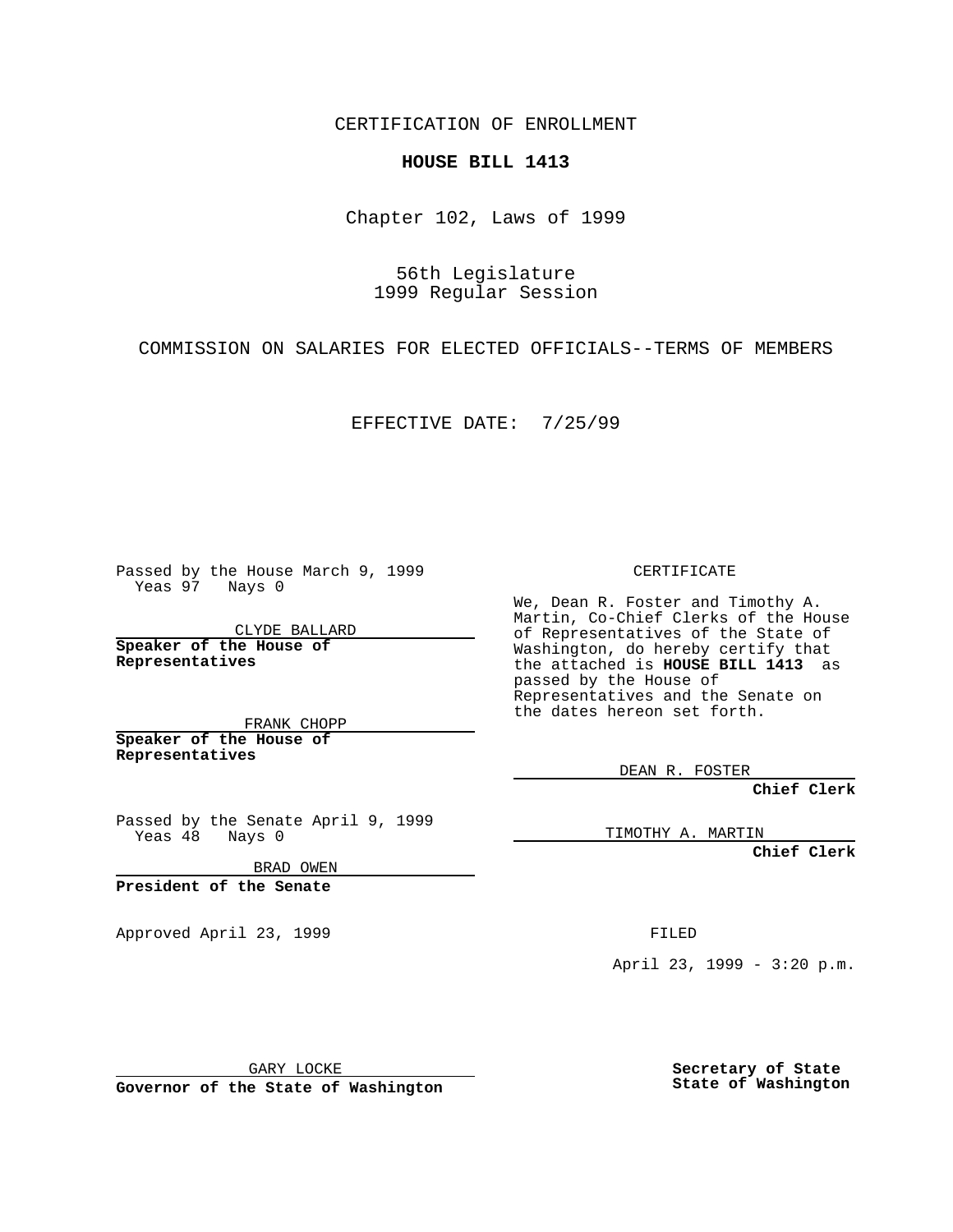## **HOUSE BILL 1413** \_\_\_\_\_\_\_\_\_\_\_\_\_\_\_\_\_\_\_\_\_\_\_\_\_\_\_\_\_\_\_\_\_\_\_\_\_\_\_\_\_\_\_\_\_\_\_

\_\_\_\_\_\_\_\_\_\_\_\_\_\_\_\_\_\_\_\_\_\_\_\_\_\_\_\_\_\_\_\_\_\_\_\_\_\_\_\_\_\_\_\_\_\_\_

Passed Legislature - 1999 Regular Session

## **State of Washington 56th Legislature 1999 Regular Session**

**By** Representatives McMorris, Romero, Dunshee, Campbell, Haigh, D. Schmidt, Miloscia and Lambert; by request of Washington Citizens' Commission on Salaries for Elected Officials

Read first time 01/25/1999. Referred to Committee on State Government.

 AN ACT Relating to the terms of members of the Washington citizens' commission on salaries for elected officials; and amending RCW 43.03.305.

BE IT ENACTED BY THE LEGISLATURE OF THE STATE OF WASHINGTON:

 **Sec. 1.** RCW 43.03.305 and 1995 c 3 s 1 are each amended to read as follows:

 There is created a commission to be known as the Washington citizens' commission on salaries for elected officials, to consist of sixteen members appointed by the governor as provided in this section. (1) Nine of the sixteen commission members shall be selected by lot by the secretary of state from among those registered voters eligible to vote at the time persons are selected for appointment to full terms on the commission under subsection (3) of this section. One member shall be selected from each congressional district. The secretary shall establish policies and procedures for conducting the selection by lot. The policies and procedures shall include, but not be limited to, those for notifying persons selected and for providing a new selection from a congressional district if a person selected from the district declines appointment to the commission or if, following the person's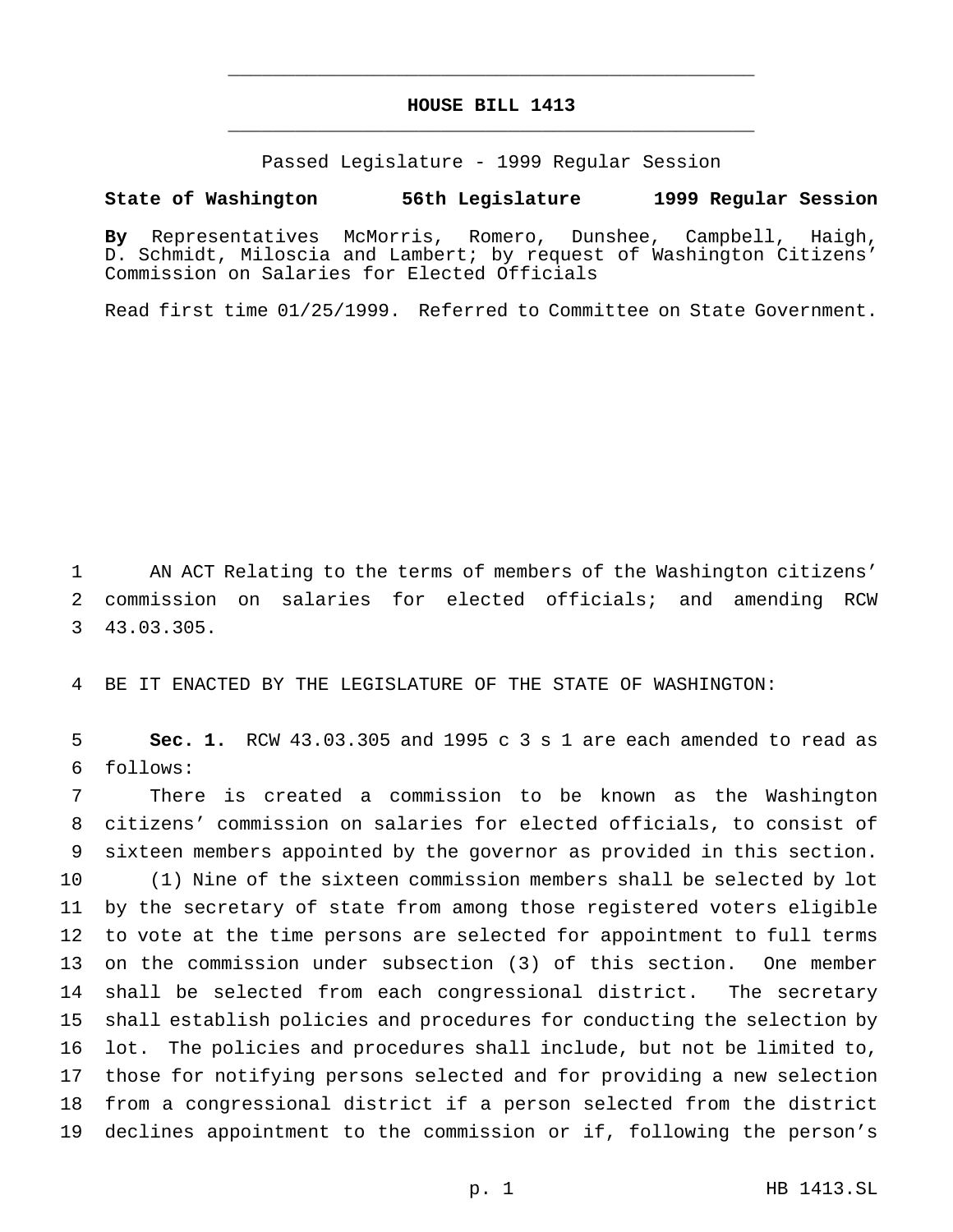appointment, the person's position on the commission becomes vacant before the end of the person's term of office.

 (2) The remaining seven of the sixteen commission members, all residents of this state, shall be selected jointly by the speaker of the house of representatives and the president of the senate. The persons selected under this subsection shall have had experience in the field of personnel management. Of these seven members, one shall be selected from each of the following five sectors in this state: Private institutions of higher education; business; professional personnel management; legal profession; and organized labor. Of the two remaining members, one shall be a person recommended to the speaker and the president by the chair of the Washington personnel resources board and one shall be a person recommended by majority vote of the presidents of the state's four-year institutions of higher education. (3) The secretary of state shall forward the names of persons selected under subsection (1) of this section and the speaker of the house of representatives and president of the senate shall forward the names of persons selected under subsection (2) of this section to the governor who shall appoint these persons to the commission. Except as provided in subsection (6) of this section, the names of persons selected for appointment to the commission shall be forwarded to the governor not later than February 15, 1987, and not later than the 23 fifteenth day of February every four years ((thereafter)) through 1999. 24 The terms of the members selected in 1999 shall terminate July 1, 2002, 25 and the names of persons selected for appointment to the commission shall be forwarded to the governor not later than July 1, 2002. Of the 27 sixteen names forwarded to the governor in 2002, the governor shall by lot select four of the persons selected under subsection (1) of this section and four of the persons selected under subsection (2) of this section to serve two-year terms, with the rest of the members serving four-year terms. Thereafter, except as provided in subsection (6) of 32 this section, all members shall serve four-year terms and the names of 33 eight persons selected for appointment to the commission shall be 34 forwarded to the governor not later than the first day of July every 35 two years.

36 (4) ((Members shall hold office for terms of four years, and)) No 37 person may be appointed to more than two ((such)) terms. No member of the commission may be removed by the governor during his or her term of